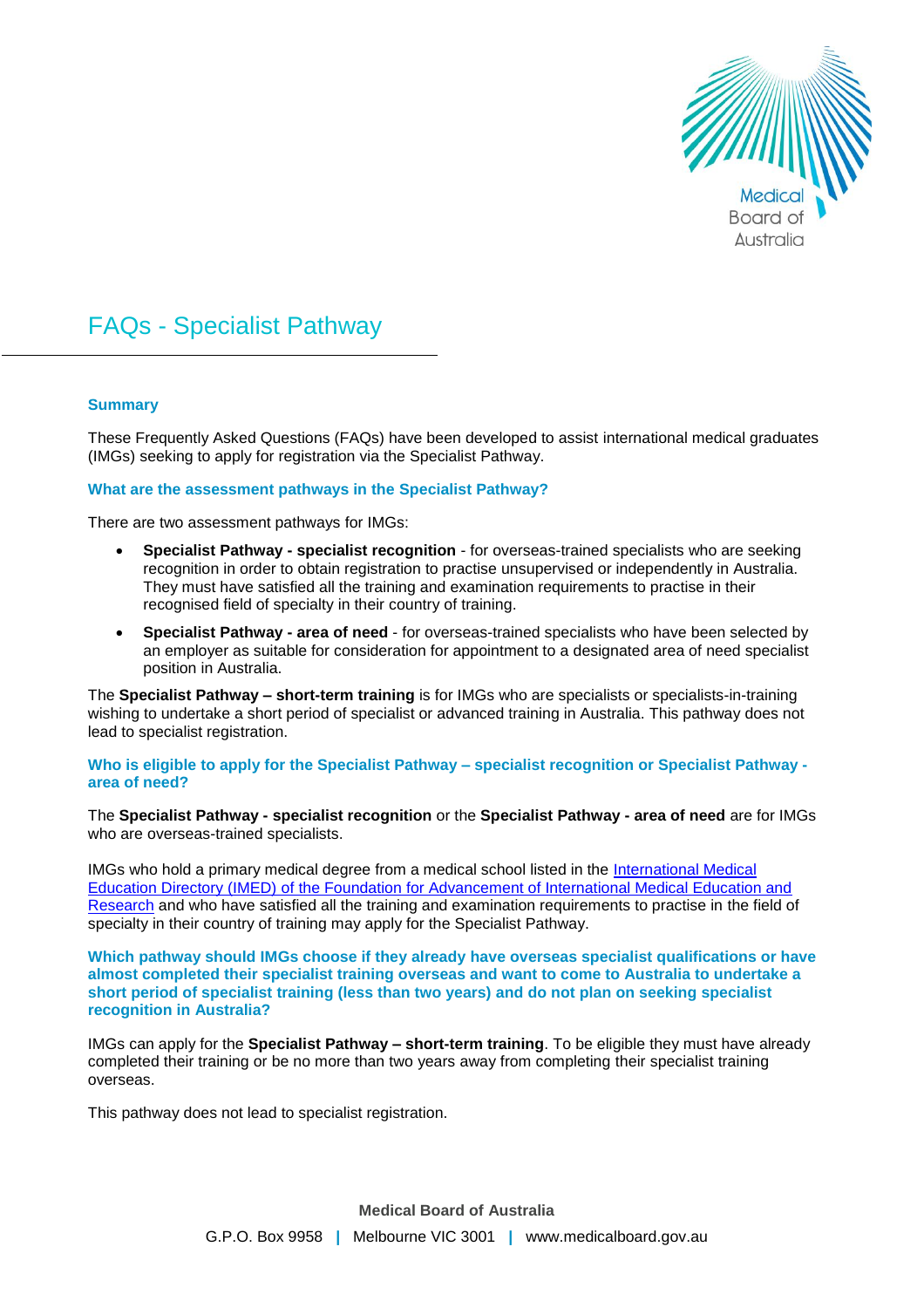# **Can an IMG apply for assessment by a specialist medical college if they qualify for provisional/general registration via the Competent Authority Pathway?**

Yes. However, IMGs who qualify for provisional/general registration, via the Competent Authority Pathway, are not eligible to apply for limited registration under the National Law.

If the IMG applies for the Specialist pathway – specialist recognition and is assessed as substantially comparable or partially comparable and is required by the college to complete a period of oversight or supervised practice, the IMG must apply for provisional registration in order to complete the requirements.

An IMG who qualifies for provisional/general registration, via the Competent Authority Pathway, is not eligible to apply for 'Limited registration for area of need' under the National Law.

#### **What do IMGs do if they are not eligible for the Specialist Pathway?**

They may be eligible for the Competent Authority Pathway or the Standard Pathway. More information on the Competent Authority Pathway including how to apply, is available on the [Medical](http://www.medicalboard.gov.au/Registration/International-Medical-Graduates/Competent-Authority-Pathway.aspx)  [Board website.](http://www.medicalboard.gov.au/Registration/International-Medical-Graduates/Competent-Authority-Pathway.aspx)

More information on the Standard Pathway is available on the [Medical Board](http://www.medicalboard.gov.au/Registration/International-Medical-Graduates/Standard-Pathway.aspx) website. Information on how to apply for the Standard Pathway is available on the [AMC website.](http://www.amc.org.au/index.php/ass/apo/sp)

# **How do IMGs apply for primary source verification of their qualifications through the Australian Medical Council?**

All applicants must apply to the [Australian Medical Council](http://www.amc.org.au/assessment/psv) (AMC) for primary source verification (PSV) of their qualifications.

From 1 October 2015 the AMC will verify medical qualifications through the Educational Commission for Foreign Medical Graduates (ECFMG) Electronic Portfolio of International Credentials (EPIC), or for applications submitted before 30 September 2015, ECFMG International Credentials Services (EICS). Applications for PSV should be submitted to the AMC before applying to the college for assessment. Further information about PSV is available at the [AMC website.](http://www.amc.org.au/index.php/ass/psv)

## **How do IMGs apply for the Specialist Pathway – specialist recognition or area of need?**

IMGs apply directly to the relevant specialist medical college for assessment. Application forms are available on each college website. IMGs can apply for specialist recognition or area of need or both. IMGs who are applying for assessment via the area of need pathway must have secured an offer of employment in a designated area of need before applying to the college.

A list of the college websites is available on the [Medical Board website.](http://www.medicalboard.gov.au/Registration/International-Medical-Graduates/Specialist-Pathway.aspx)

A flowchart outlining the application process for the Specialist Pathway can be viewed on the [Medical](http://www.medicalboard.gov.au/Registration/International-Medical-Graduates/Specialist-Pathway.aspx)  [Board website.](http://www.medicalboard.gov.au/Registration/International-Medical-Graduates/Specialist-Pathway.aspx)

#### **Which colleges do the specialist assessments?**

IMGs can only be assessed by an Australian Medical Council (AMC) accredited specialist medical college. A list of the college websites is available on the [Medical Board website.](http://www.medicalboard.gov.au/Registration/International-Medical-Graduates/Specialist-Pathway.aspx)

#### **How will IMGs find out when their assessment has been completed?**

The college will contact the IMG directly to let them know the outcome of the assessment.

## **When can an IMG on the Specialist Pathway start working in Australia?**

IMGs cannot practise as a medical practitioner in Australia until they have been granted registration by the Medical Board of Australia (the Board).

The college will notify the IMG directly of the outcome of the assessment. If the IMG is assessed as partially comparable or substantially comparable they can apply for limited registration or, if they meet the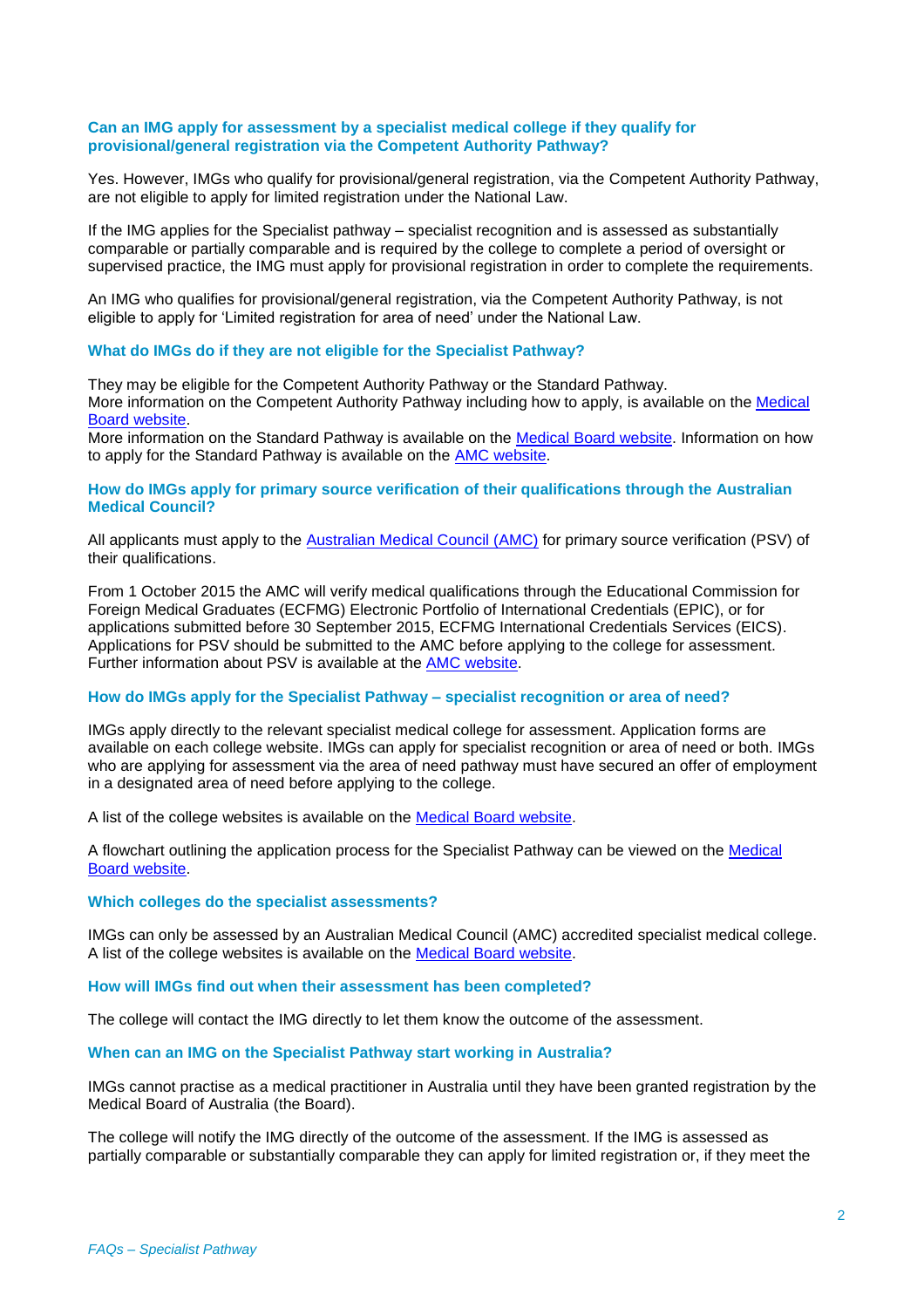eligibility requirements of the competent authority pathway, provisional registration. An IMG who has been assessed as suitable for an area of need position can apply to the Board for limited registration

An IMG can commence in their proposed position once they have received confirmation that their registration has been granted and once their name appears on the [Register of Practitioners](http://www.ahpra.gov.au/Registration/Registers-of-Practitioners.aspx) on the AHPRA website.

#### **How does an IMG apply for medical registration?**

To apply for registration an IMG must submit an application for registration to the Medical Board of Australia. The registration forms are available on the [Medical Board website.](http://www.medicalboard.gov.au/Registration/Forms.aspx)

# **What type of registration will IMGs apply for after they have been assessed by the college?**

An IMG who qualifies for provisional/general registration, via the Competent Authority Pathway, is not eligible to apply for limited registration under the National Law. They must apply for provisional registration to complete the requirements for specialist recognition/Fellowship.

An IMG who has been assessed as substantially comparable or partially comparable and is required to undertake a period of oversight or supervised practice will apply for 'Limited registration for postgraduate training or supervised practice' or 'Provisional registration'.

An IMG who has been assessed as suitable for an area of need position will apply for 'Limited registration for area of need'.

An IMG who has been assessed as suitable for a short-term training position will apply for 'Limited for postgraduate training or supervised practice'.

An IMG can only apply for specialist registration after they have been admitted as a Fellow of an AMC accredited specialist college, or after they have been advised by the college that they have passed all the requirements for the approved qualification and are eligible for recognition as a specialist.

More information about types of medical registration is available on the [Medical Board website.](http://www.medicalboard.gov.au/Registration/Types.aspx)

#### **When do Specialist Pathway applications close?**

There are no closing dates for the Specialist Pathway. IMGs may apply at any time.

#### **How much does it cost to be assessed in the Specialist Pathway?**

The colleges each set their own fees for the specialist assessment. More information about fees is available on the college websites.

The Australian Medical Council will charge you a fee for primary source verification of your medical qualifications.

After an IMG has been assessed by the college they may apply to the Medical Board of Australia for registration. An application fee and a registration fee is payable. More information about registration fees is available on the [Medical Board website.](http://www.medicalboard.gov.au/Registration/Fees.aspx)

#### **What is the Australian Medical Council's role in the Specialist Pathway?**

The Australian Medical Council (AMC) undertakes primary source verification of qualifications for all applicants. From 1 July 2014, the AMC will no longer accept applications for the Specialist Pathway, applicants must apply directly to the relevant specialist medical college. The AMC has no role in assessments or medical registration.

#### **What is the college's role in the Specialist Pathway?**

The college receives applications for the specialist pathway and assesses the IMG. The college has no role in granting medical registration.